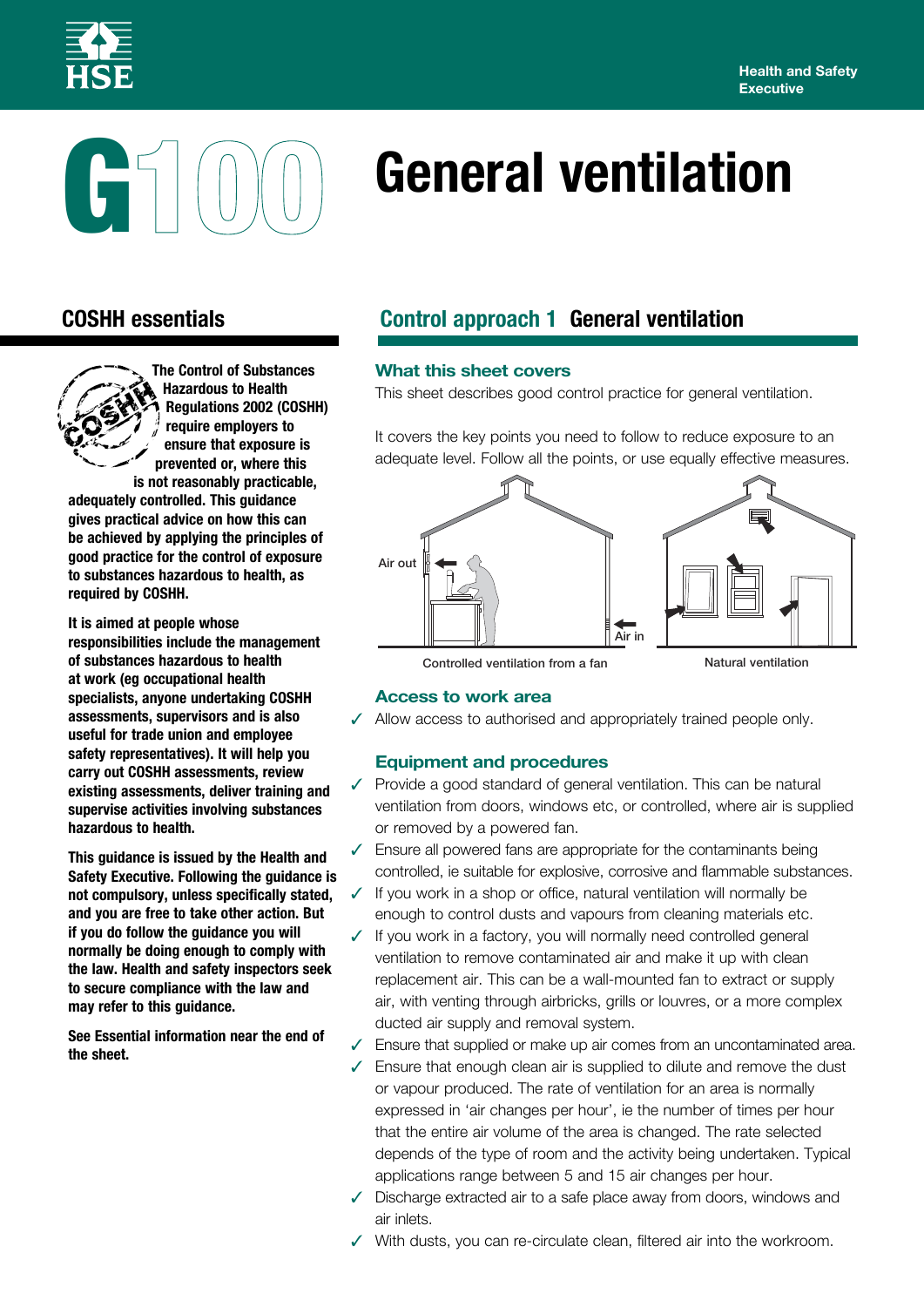- $\checkmark$  With vapours, re-circulation is not recommended.
- $\checkmark$  Ensure, where possible, that air comes from a clean source, flows past the worker and then past the work activity to the extraction point.

### **Respiratory protective equipment (RPE)**

- $\sqrt{ }$  RPE is not normally needed.
- $\sqrt{ }$  RPE may be needed for maintenance and cleaning.

#### **Personal protective equipment (PPE)**

- 3 Chemicals identified by COSHH Essentials as **hazard group S** can damage the skin and eyes, or enter the body through the skin and cause harm. Check the safety data sheets to see what PPE is needed.
- $\checkmark$  Ask your supplier to advise on suitable protective equipment.
- $\checkmark$  Make suitable arrangements for maintenance, storage and replacement of PPE.

#### **Personal decontamination**

- $\checkmark$  Provide warm water, mild skin cleansers, and soft paper or fabric towels for drying. Avoid abrasive cleansers.
- $\checkmark$  Provide pre-work skin creams, which will make it easier to wash dirt from the skin.
- $\checkmark$  Provide after-work creams to replace skin oils.

**Caution:** 'Barrier creams' are not 'liquid gloves' and they do not provide a full barrier.

#### **Maintenance, examination and testing**

- $\checkmark$  Keep all equipment used for the task in effective working order. Maintain it as advised by the supplier or installer.
- $\checkmark$  Check for signs of damage to control equipment before starting work.
- $\checkmark$  Visually check all equipment at least once a week for signs of damage or faults.
- $\sqrt{ }$  Have equipment thoroughly examined and tested against its performance standard, at suitable intervals.
- $\checkmark$  Keep records of all examinations for at least 5 years.
- $\sqrt{ }$  Don't forget you may need PPE for some maintenance tasks.

#### **Cleaning and housekeeping**

- $\checkmark$  Clean equipment and the work area daily. Clean other equipment and the workroom regularly – at least once a week.
- $\checkmark$  Vacuum dry dust or use wet cleaning methods.
- $\checkmark$  Deal with spills immediately use suitable protective gloves. You may also need RPE.
- $\checkmark$  Store containers in a safe place and dispose of empty containers safely.
- $\checkmark$  Put lids on containers immediately after use.

**Caution:** Never allow the use of brushes or compressed air for removing dust from skin and clothing. Avoid the use of brushes or compressed air for removing dust from surfaces or from inside machinery.